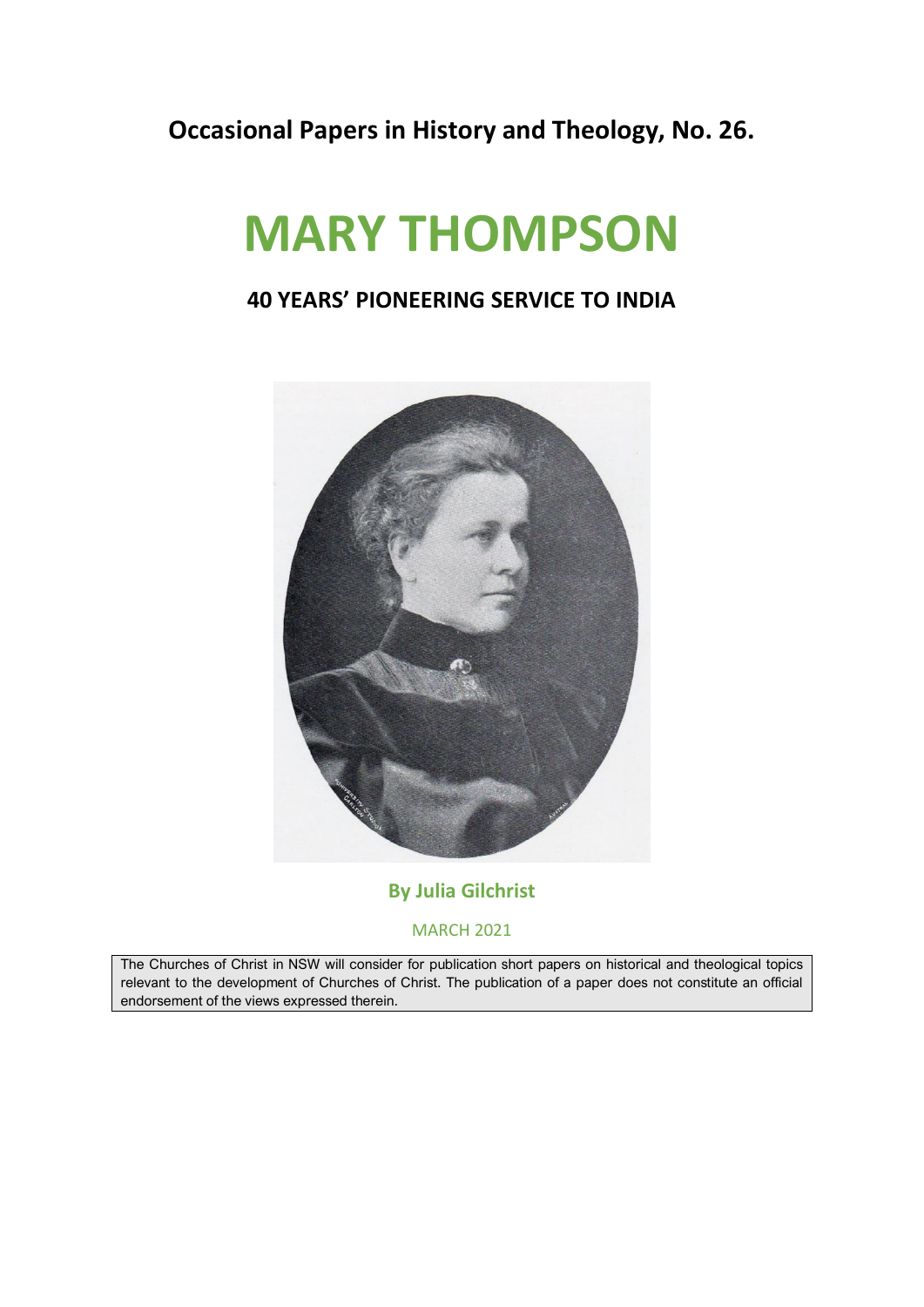### **Mary Thompson (1860-1936)**

**After receiving 'the call' at the 1891 Inter-Colonial Conference, Mary made a 40-year commitment to Zenana Mission – serving women living in Harda and Dhona, 419 miles north-east of the India capital.**

Australian-born Mary Thompson was 30 when she caught the steamer *Massilia* to Bombay to become Australia's first Churches of Christ missionary. Located in the Central Provinces of India, the province of Harda was and is still accessible by train via the Great Indian Peninsula Railway. Acting as the mission 'hub' for Churches of Christ, Harda offered a small church serving Europeans and Eurasians. The province had a population of 15,000 when Mary arrived, the people spread among 409 villages situated within a 10-mile radius.

To Mary's great surprise, however, the small church congregation had only 35 members. For the locals, expulsion from their family following conversion was a very real threat, but despite this obstacle the town seeded much gospel work. In 1893, the first Bible training school for ministers opened in Harda for male students.

With India's deeply segregated society, women were rarely permitted to enter places that men inhabited, but they retained freedom to participate in 'zenana' activities carried out in 'private areas of houses for women'. Therefore, Mary's work was referred to as 'Zenana Mission' and through her four decades of service, Mary's work came to emulate and inform the idea of successful mission work.

Mary's female converts were known as 'Bible women' in town, and they worked with Mary to bridge the vast cultural differences between English missionaries and the villagers. Observing her work during a three month stay in 1919-20, Bert Wilson, mission secretary for the Foreign Christian Mission Society reflected:

*"Having been a teacher in Australia Mary Thompson began her career in India in the school room. But in addition to that work, she felt that the mothers in the homes must be taught also. So, she began a systematic program of visiting in the homes of the people. Many of the women were not friendly at first, especially the Mohammedan women. They were prejudiced, and their husbands did not want their wives to learn from foreign women. But gradually the simple life of faith opened up the doors and the hearts of the Harda women."* 

During Mary's leadership of the girls' school in Harda, which had the largest enrolment of non-Christian girls in the province, Mary facilitated the opening of girls' schools, establishing and supporting women's hospitals, and encouraged the building of women's wards in hospitals. Mary came to be known to the Indian community as 'Beloved Mary' and to Australians as 'Our Pioneering Missionary'. Well known in Australia, Mary's inbound and outbound travel, speaking engagements and social activities were regularly reported in many Australian newspapers, including *The West Australian*, *The Sydney Morning Herald*, *The Age* and syndicated regional papers. In the last five years of her mission, Mary continued alone in her work after the United Society pulled out of India, and she was sustained by donations and prayers from her Australian network.

Mary returned to Australia on furlough several times between 1891 to 1934, her last visit triggered by ill health. Returning to her hometown of Melbourne to rest, Mary Thompson died in March 1936.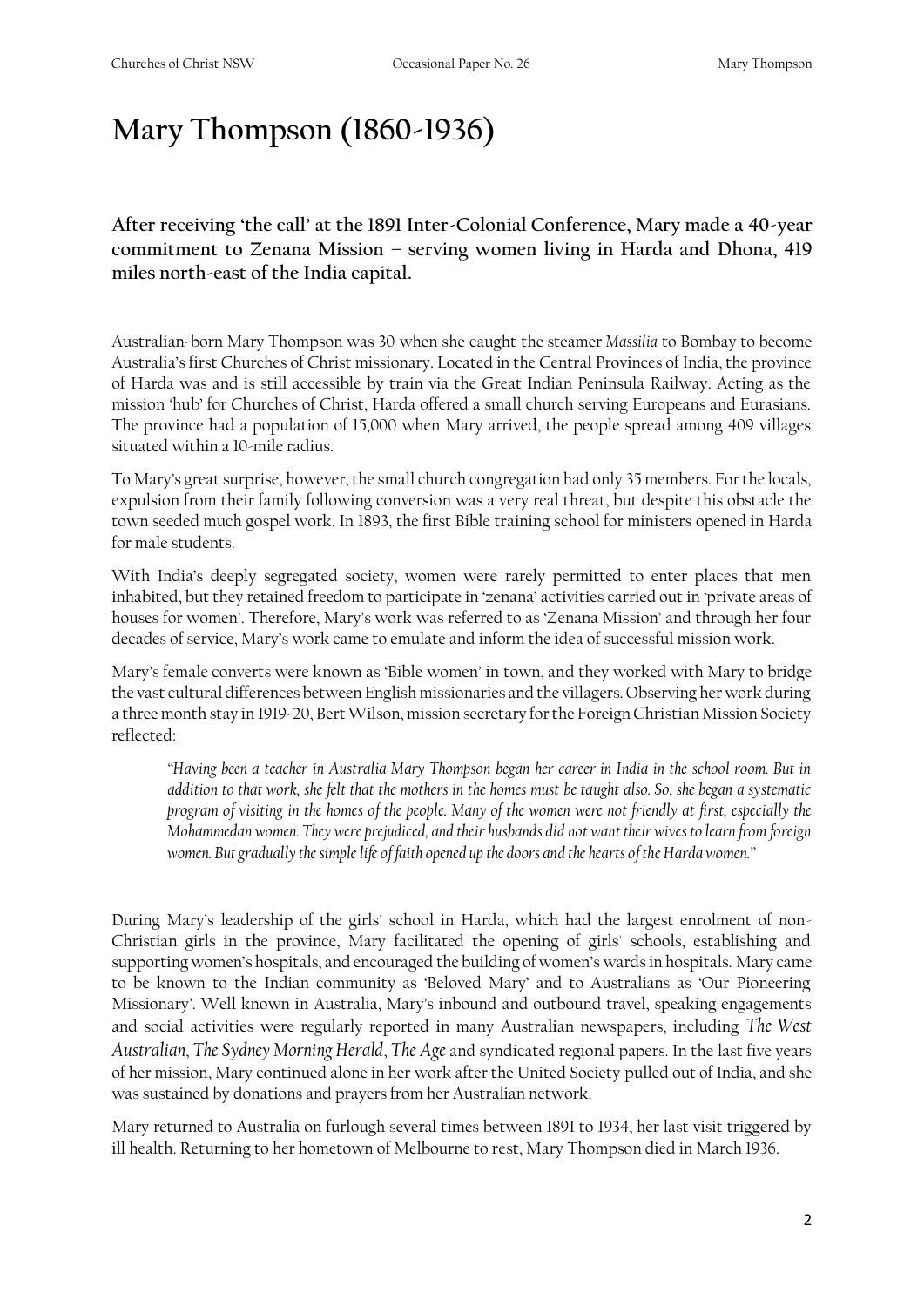In recognition of her contribution in India, the 'Mary Thompson Memorial Bungalow' was built, funded by donations from the brotherhood and opened in 1937 as a nurse compound attached to the Ashwood Hospital Compound in Dhond.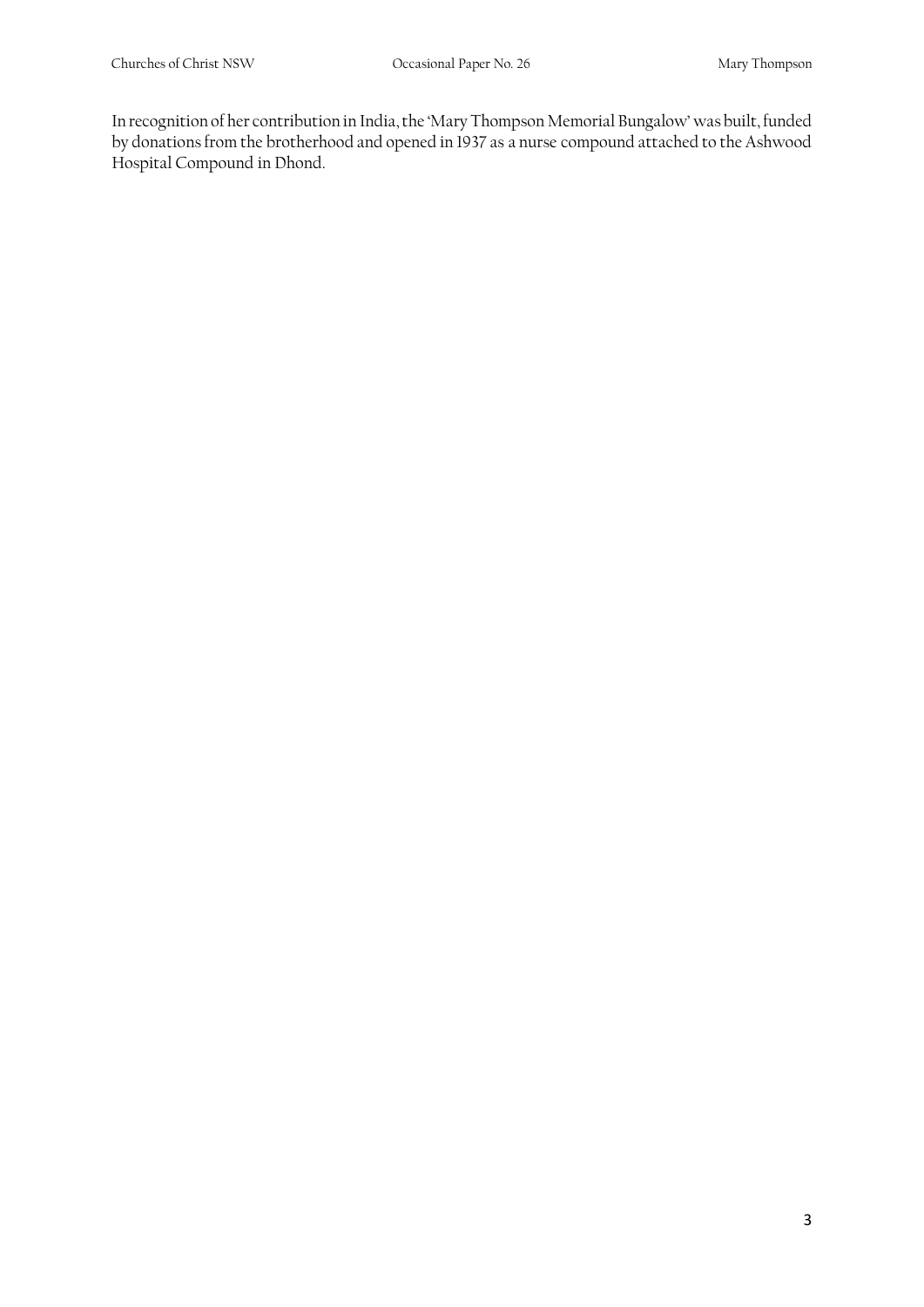## **REFERENCES**

1. *The West Australian.* Monday 2 April 1934, page 4. '43 Years in India – Missionary's long service' https://trove.nla.gov.au/newspaper/rendition/nla.news-article32995237.txt? print=true (Accessed 26 February 2021)

2. *The Manning River Times and Advocate for the Northern Coast Districts of New South Wales.* Saturday 7 October 1933, page 8. 'Church of Christ. - 70th Anniversary, Historical Review.' (Accessed: 26 February 2021)

3. United Christian Missionary Society. *They Went to India: Biographies of Missionaries of the Disciples of Christ* (1948: 24). https://digitalcommons.acu.edu/ crs\_books/480/ (Accessed 26 February 2021).

4. Overseas Mission Board (OMB), *Partners: One Hundred Years of Mission Overseas by Churches of Christ in Australia 1891-1991*. Cit. Keith Bowes, 'Ch 1: 1891 Was A Very Good Year,' ('Beloved Mary' epithet, p 8). https://staticl.squarespace.com/static/ 56331d61e4b070cd3843e9c0/t/56e8fca09f7266c5a6838102/1458109666212/ Overseas+mission\_Partners+One+Hundred+Years\_OMB+Keith+Bowes\_compres sed.pdf (Accessed 26 February 2021)

5. Stone-Campbell Resources, *United Christian Missionary Society.* https:// digitalcommons.acu.edu/scr/ (Accessed 26 February 2021).

6. Roland Wenzlhuemer and Michael Offermann. *Ship Newspapers and Passenger Life Aboard Transoceanic Steamships in the Late Nineteenth Century.* Ruprecht-Karls-Universitat Heidelberg. https://heiup.uni-heidelberg.de/journals/ index.php/transcultural/article/view/9363/3245 (Accessed 26 February 2021).

7. Australian Churches of Christ. *Historical Digest: Pioneers for Churches of Christ in Vic-Tas and beyond.* Issue 179. May 2013, p6. Image of Mary Thompson and epigraph. https://static1.squarespace.com/static/56331d61e4b070cd3843e9c0/t/ 56b824d98a65e2830e04dc6c/1454908664030/Digest+179+-+2013+May++Pioneers+for+Vic-Tas+and+beyond+-+web+edit.pdf

8. Margaret Allen. *The Encyclopaedia of Women and Leadership in 20th Century Australia.*  "Missionaries Abroad." The University of Adelaide. http:// www.womenaustralia.info/leaders/biogs/WLE0442b.htm (Accessed 26 February 2021).

9. Eugene Heideman. *Women Missionaries in India: Opening Up the Restrictive Policies of Rufus Anderson*. International Bulletin. http://www.internationalbulletin.org/ issues/2001-04/2001- 04-157-heideman.pdf (Accessed 26 February 2021).

10. Church of Christ Queensland. *The Church from the Paddock – A History of Churches of Christ in Queensland 1883-2013* pp 104-107). https://

www.cofc.com.au/CofCQ/media/publications/COC\_History\_book\_2nd\_edition\_spreads\_LO. pdf Accessed 5 March 2021)